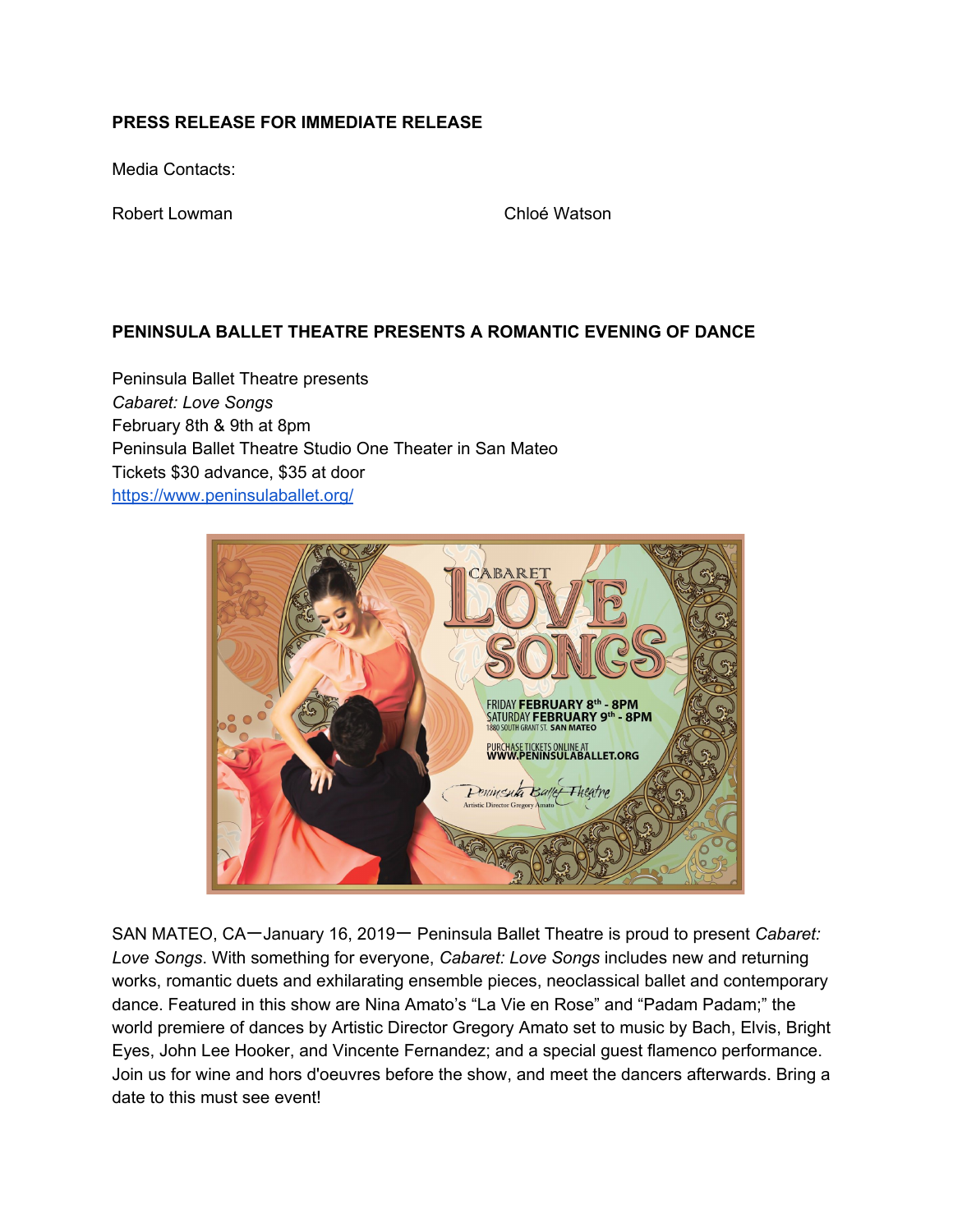### **About Artistic Director Gregory Amato**

Gregory Amato has a wide breadth of experience in the international world of ballet. During his four years with Ballet Du Nord in France, Mr. Amato performed in 53 countries. These included performances before the Queen of England, two presidents, numerous ambassadors, dignitaries and prime ministers.

He was tapped by New York City Ballet principal dancer Edward Villella to join him as a founding member of Villella's Miami City Ballet. After relocating to the Bay Area, he was similarly chosen by Michael Smuin as a founding member of Smuin Ballet. While dancing there, Smuin created several ballets on Gregory, including "Frankie and Johnny," and "Cyrano." He also appeared in the movie, "The Fantastics," which Smuin choreographed.

Amato's primary teacher and inspiration was New York City Ballet Dancer, Nolan T'Sani. He also studied under full scholarships at the San Francisco Ballet School and the Joffrey Ballet School in New York.

Amato competed and won the gold medal in the Fred Astaire International Ballroom Dance Competition. Despite his impressive ballet career, his personal highlight was his experience as the featured dancer at Carnegie Hall for the 100th Celebration of George Gershwin's birthday.

#### **About Peninsula Ballet Theatre**

Peninsula Ballet Theatre was founded in 1967 by Dick Ford and Richard Gibson as the non-profit performing vehicle for students in their ballet school, then Peninsula Ballet School. In 1971 the first professional dancers trained outside the school were hired to form a separate permanent company, the Bay Area's second oldest professional ballet company in continuous operations. Gregory Amato took the helm as Artistic Director in early 2017, and since then has cultivated a company of eighteen professional dancers that performs a full season of wide-ranging repertory.

# **CALENDAR LISTING Dance, Theater, Performance**

| <b>WHO/WHAT:</b> | <b>Peninsula Ballet Theatre presents</b><br><b>Cabaret: Love Songs</b><br>Choreography by Gregory Amato, Nina Amato |
|------------------|---------------------------------------------------------------------------------------------------------------------|
| <b>WHEN:</b>     | Friday, February 8th at 8pm<br>Saturday, February 9th at 8pm                                                        |
| <b>WHERE:</b>    | Peninsula Ballet Theatre Studio One Theater<br>1880 S. Grant Street                                                 |